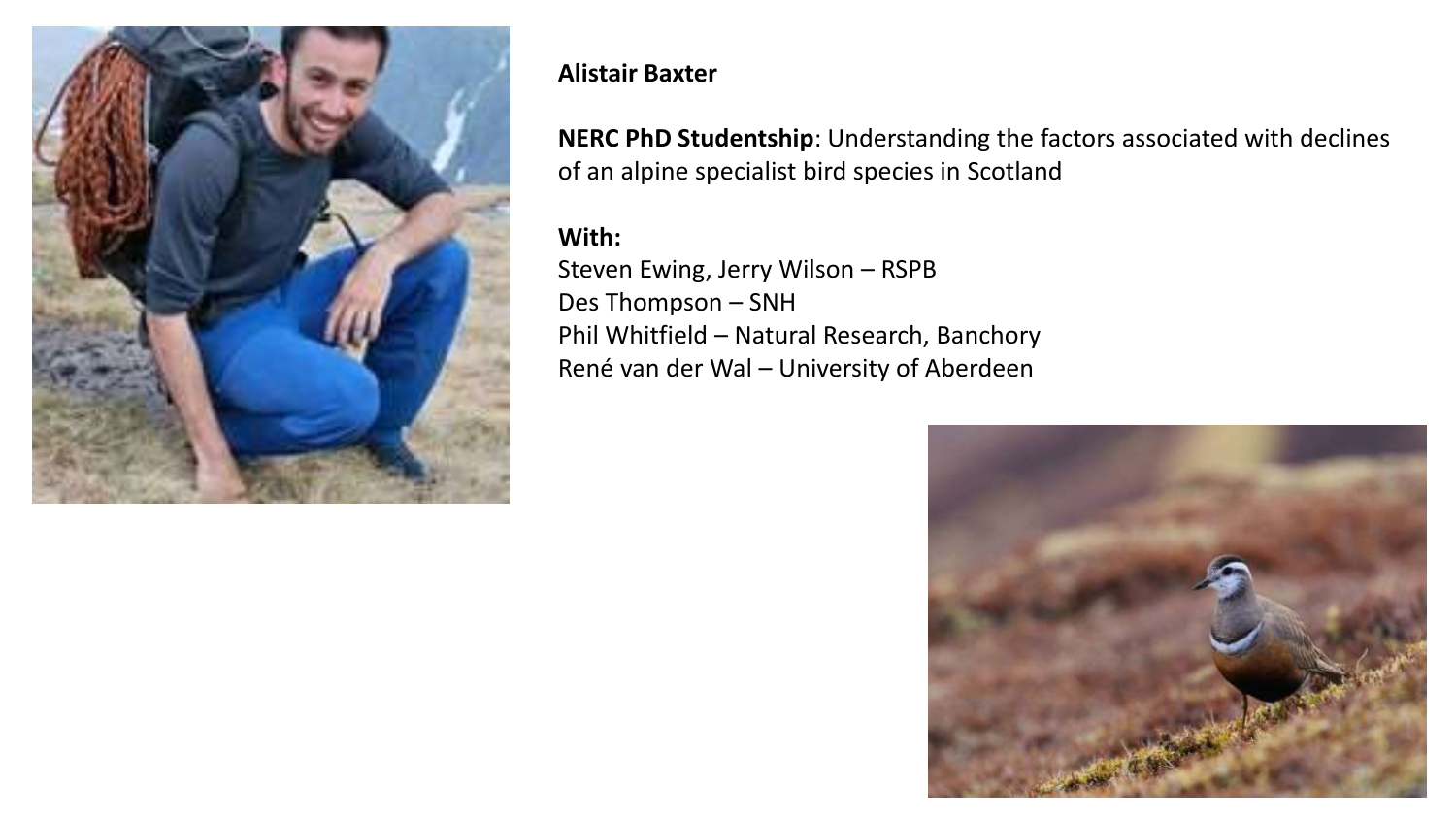- Uphill shift in distribution and contracted their breeding range within Scotland to their historic core
- Abundance substantially greater at generally snow-rich sites when these were relatively snow-free



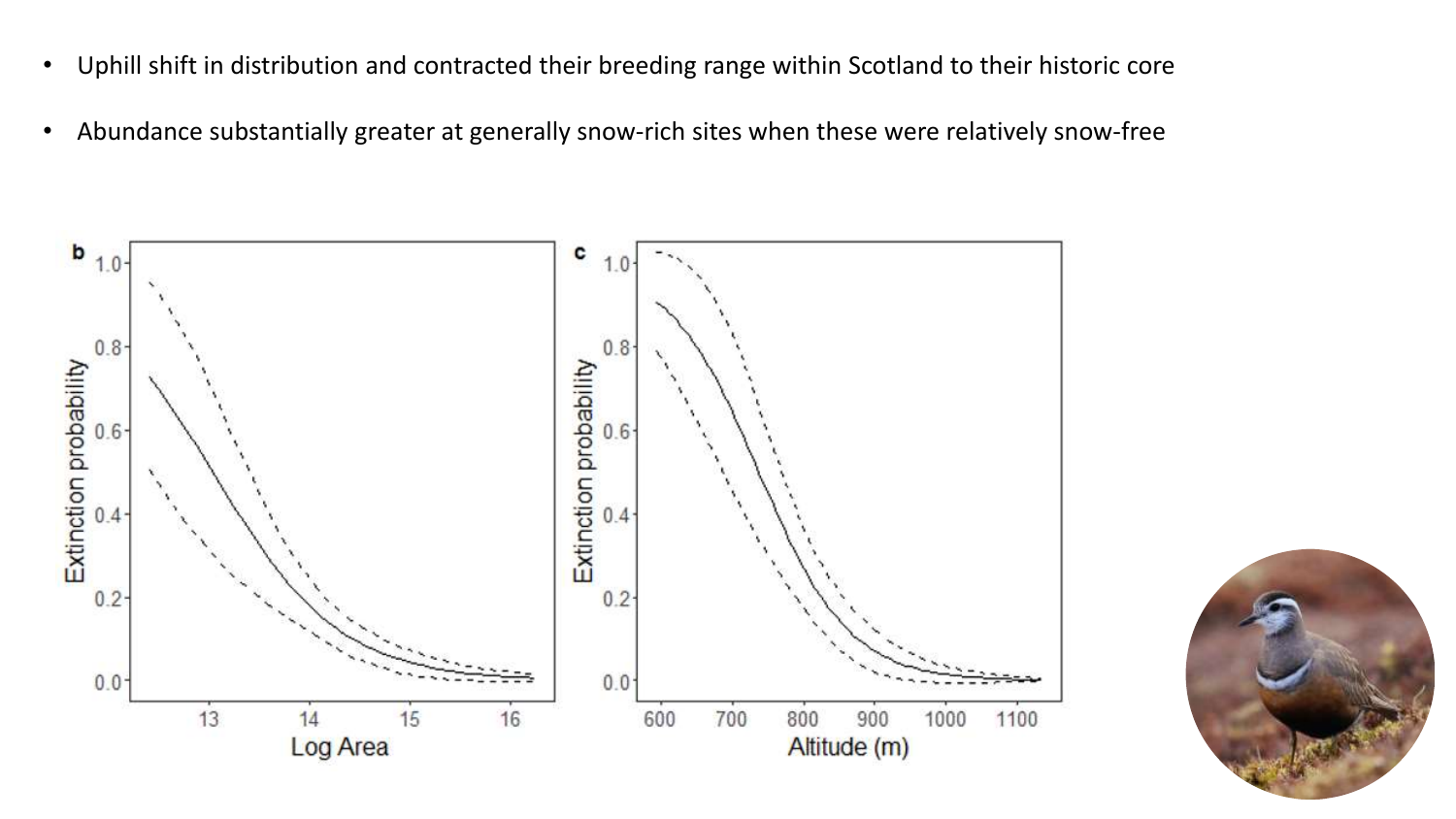- Uphill shift in distribution and contracted their breeding range within Scotland to their historic core
- Abundance substantially greater at generally snow-rich sites when these were relatively snow-free
- Despite an increased presence of Ravens in the alpine zone, dramatic declines in the abundance of *Tipula montana* and suboptimal graminoid cover at many lower elevation sites, and shifts to breeding earlier, little change in breeding success between 1987-2011
- Other cranefly species were however richly abundant at some alpine sites and may now be used by Dotterel. Earlier snow melt may explain trends towards earlier breeding and increased likelihood of b



Graminoid cover (%)